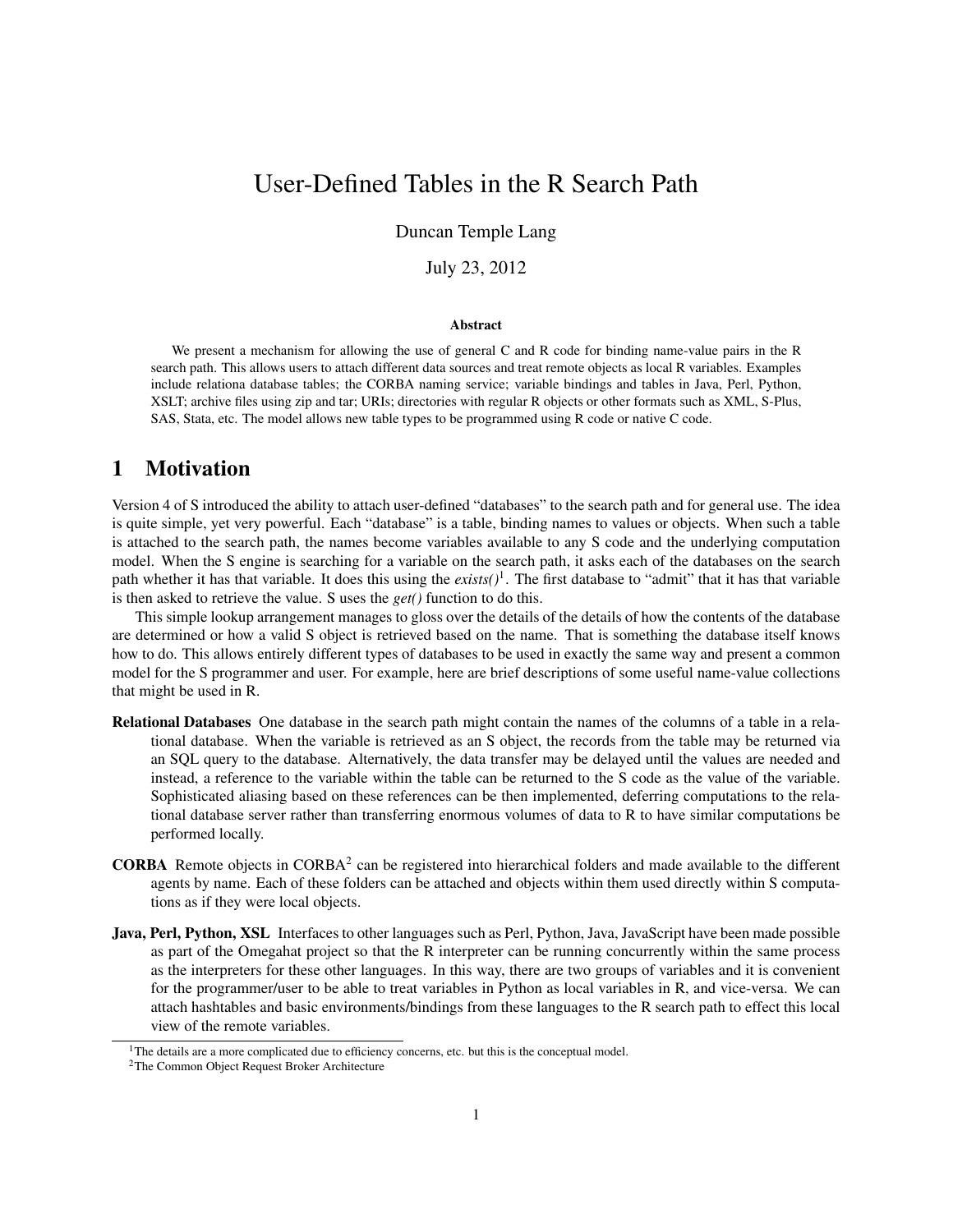- Directories One can define object tables in R that read and write their contents from and to files within a directory. The objects can be stored in different formats, including the native R binary format and also other formats such as XML, SAS, S-Plus, Octave, Matlab, etc. This reduces the need to maintain separate copies of the same data and manage the synchronization and updating between them.
- Archives One can combine variables into a single file or object as an archive and yet read individual elements without loading all of the objects. Tar, zip, hdf5 formats are easy to add to R's object table mechanism using R code only. More efficient versions can gradually be added by implementing the details in C code.
- URIs One can provide access to directories within FTP and HTTP servers and make the entries available as variables. The particular format of the objects can be encoded dynamically in the R code that reads these objects, behaving like a dynamic filter.
- Type Databases We can assign create databsaes that stors types for variables and ensure that when values are assigned to that variable, they have the correct type. This form of type-checking extends the S language and simplifies certain types of software development. (See TypedListTable.S in the examples/ directory.)

### 2 The Interface

There are 5 basic "methods" defining how the S interpreter interacts with a user defined table. These are  $exists()$ , get() assign(), remove() and objects(). Those familiar with S will understand what each of these does as they mimic the global, system functions but apply only to the particular table.

exists returns a logical value indicating whether the table has a binding for the specified name.

get retrieve the value associated with the given name.

assign bind the specified value to the given name.

remove discard the binding for the given name, removing it from the table. This means that a subsequent call to exists() before a call to assign() with the same name will return  $\bf{F}$ .

objects return a vector of the names of the bindings in the table, i.e. all the variable names for that table.

Having identified just 5 methods by which a table can provide sufficient information to R to be used on the search path, we can implement such a table in native code by specifying C routines for each of these methods. The mechanism to create such an object and pass it to R is quite simple and typically follows these basic steps: create the table, specify the 5 methods, and attach to the search path.

The first thing to do is to create the table. This usually involves a call to a C routine using the *.Call()* interface. The routine first processes its arguments and constructs any data it needs for the life of the table (and to store across calls by the R engine to the different methods). Then it allocates memory for a C structure named  $R_Q$  object Table, which is defined by including  $R$  ext/RObjectTables.h. It is this structure that contains the information about the methods R is supposed to call for each piece of information it needs from the table.

Currently, the R\_ObjectTable is defined as

typedef struct \_R\_ObjectTable R\_ObjectTable;

```
struct _R_ObjectTable{
 Rboolean active;
 Rdb exists exists;
 Rdb qet qet;
 Rdb_remove remove;
 Rdb_assign assign;
```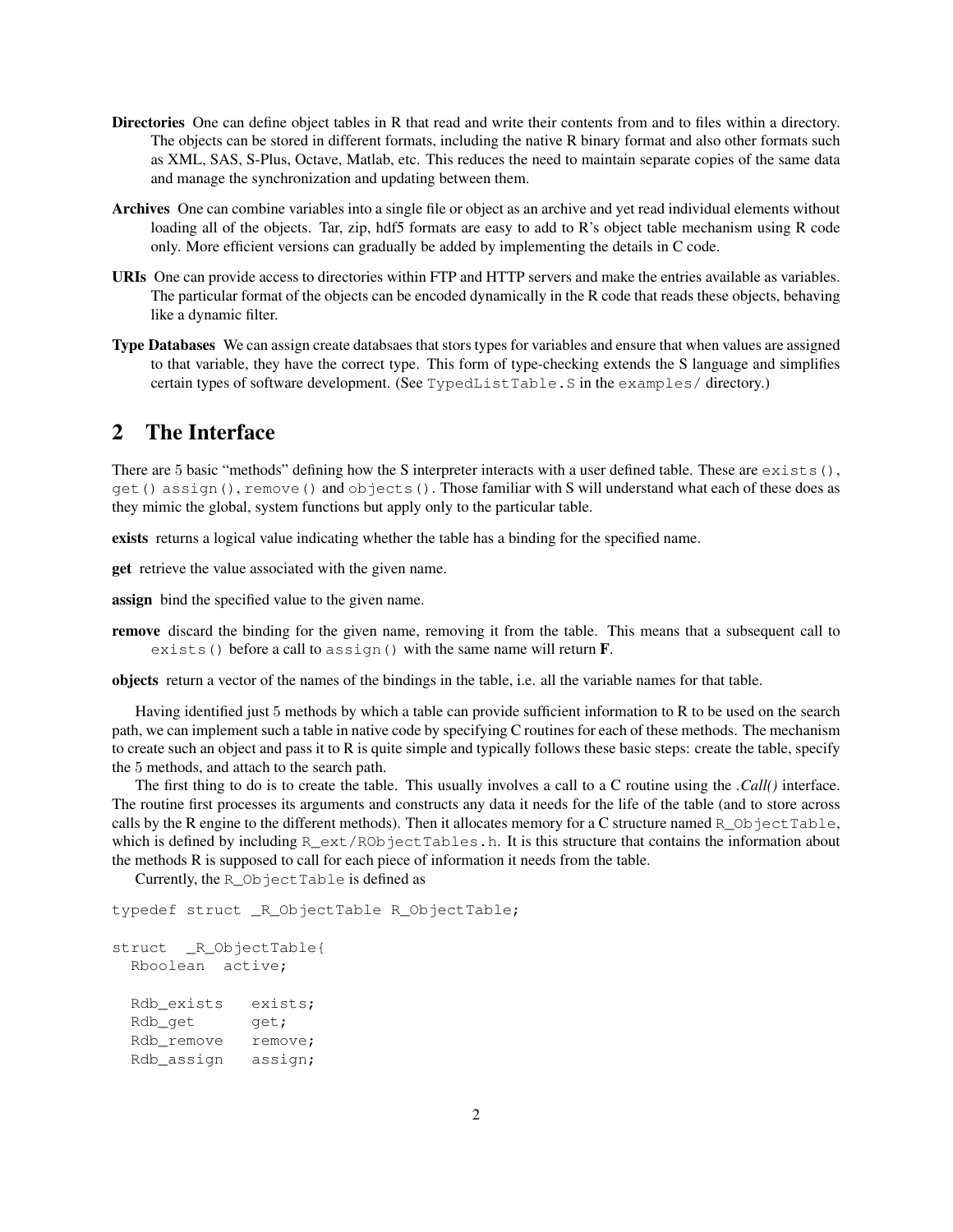```
Rdb_objects objects;
 Rdb_canCache canCache;
 Rdb_onDetach onDetach;
 Rdb onAttach onAttach;
 void *privateData;
}
```
The fields of interest are all but the first one. The last field is a place to store any data that is needed by any of the methods. This might be the name of the directory associated with the table, a connection to a relational database server, a file descriptor to an open archive file, the IOR (inter-operable object reference) for the CORBA naming server folder, or even a collection of R functions which implement the different methods for the table. This tablespecific data is available to each of the method routines due to the fact that each of these routines is called with the R\_ObjectTable instance associated with that table. The methods are expected to dereference and cast the privateData field appropriately.

The other 8 fields are holders for the native  $(C)$  routines. The first 5 implement the 5 basic methods for the table. The canCache() field provides a way to allow R to gain some efficiency by caching variables and avoiding repeated, potentially expensive variable lookups. This is described below. And the additional two methods are called each time the table is either attached or detached from the R search path.

- exists Rboolean Rdb\_exists(const char \*const name, Rboolean \*canCache, R\_ObjectTable\*); This method is responsible for returning either T or F depending on whether the table currently has a binding for the variable identified by name.
- **get** SEXP Rdb\_qet(const char \*const name, Rboolean \*canCache, R\_ObjectTable \*); This returns the (current) value associated with the variable in the table identified by the name name.
- **remove** int Rdb\_remove(const char  $\star$  const name, R\_ObjectTable  $\star$ ); This discards the binding in this table for the specified variable identified by name. The return value should be non-zero if there was a binding for this variable in this table. Otherwise, it should be 0.
- **assign** SEXP Rdb\_assign(const char  $*$  const name, SEXP value, R\_ObjectTable  $*$ ); This binds the object value to the variable name name in this table. The return value should be the argument value so that assignments can be serialized, as in

 $x \leftarrow y \leftarrow 10$ 

- **objects** SEXP Rdb\_objects(R\_ObjectTable  $\star$ ); This returns a character vector with the names of each of the variables currently stored in the table. The only argument to the routine is the R\_ObjectTable itself.
- canCache Rboolean Rdb\_canCache(const char \*const name, R\_ObjectTable\*); If this is non-NULL, R will call this each time it explicitly retrieves an object from this table. The method can then control whether R is entitled to cache that value in its global cache of variables or whether it must perform the lookup for this variable each time. The primary reason for not caching the value of a variable is that the contents of the table may be externally modified, for example by another user or process. For example, if the table's contents are read from a directory, the user can add or remove an object from that directory using basic shell commands rather than explicit R commands to *assign()* and *remove()* values. Similarly, a new CORBA server may be registered with the naming service using an existing name and we would not see the new one if the value were cached. In such cases, we cannot use R's cached value as it will not necessarily know of such external changes. This method will usually respond with Tor Ffor all variables in the table. However, the way in which it is called allows the table to permit caching for some variables and not others. Due to the potential performance gains from caching, this ability to identify certain variables as being essentially invariant from context may be important, while volatile or frequently updated variables would not be cached.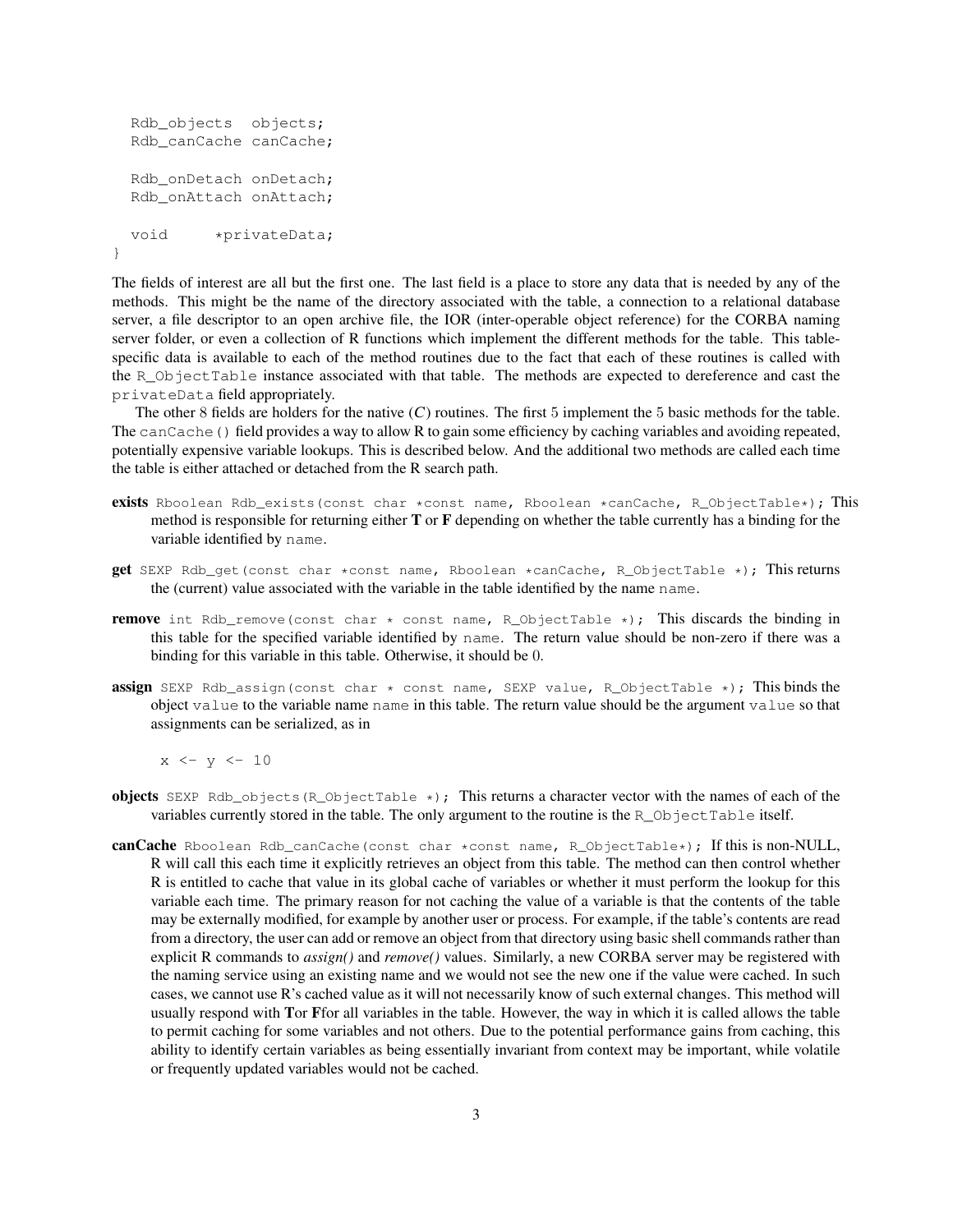In the future, we may require this method to respond to a NULL argument to determine whether we can cache all the values. R can use this to perform the caching itself to make lookups more efficient and centralize the code for all table types.

- **attach** void Rdb\_onAttach(R\_ObjectTable  $\star$ ); This routine is called each time the table is attached to the search path. This can be used to create and initialize data for use in the other methods, such as work space, cacheing the names of variables, . . .. For example, we might create a temporary directory into which files are extracted from archives, downloaded from HTTP servers; or obtain a file descriptor by opening an archive file.
- detach void Rdb\_onDetach(R\_ObjectTable  $\star$ ); This routine is called each time the table is removed (or detached) from the search path. This can do any cleanup operations it wants such as releasing memory in the privateData field, removing temporary directories used to cache values, . . ..

These 8 different methods provide sufficient control for the table to handle very different types of remote namevalue containers. They encapsulate the details of how variables are stored in the tables, yet provide sufficient information for R to access their contents.

In the near future, we may use the canCache() routine to determine if we can cache *all* variables for the table. In such cases, we will arrange for R to compute the "fixed" contents of the table when it is attached or the first time it is used and then work directly from the cached values.

The first field of the R\_ObjectTable allows R to temporarily make the table inactive so that R will not ask it for objects even though it is an element of the search path. This is needed for technical purposes (to avoid infinite recursion - see 3.3), but it may also prove useful in the future to avoid detaching and re-attaching.

To create a user-defined table, one allocates the R\_ObjectTable instance and sets the fields to point to the appropriates routines. Then one returns a pointer to this R\_ObjectTable as an R object. This is done using the external pointer mechanism, as in the following C code:

```
R_ObjectTable *rdb = (R_ObjectTable*) calloc(sizeof(R_ObjectTable));
 ...
return(R_MakeExternalPtr(rdb, Rf_install("UserDatabase"), NULL))
```
It is important that this object be an instance of the class Database. So when we return this object from the C code, we assign this class to it.

### 2.1 Attaching the Database

At this point we have a user-defined table but cannot do much with it unless we define methods to access its contents. The next step is to attach it to the search path. To do this, we can simply call *attach()*.

```
db <- createDB()
attach(db, name="MyDatabase")
```
What happens at this step involves the R internals. However, it is quite simple. Essentially, we allocate a new R object (a SEXP) which is of type ENVSXP, an environment holder. This has a reference or link to the next element in the search path so that R can follow these links to traverse the elements of the search path. Unlike the usual objects in the search path, user-defined tables do not have an associated hashtable or frame in which the name-value pairs are stored. Instead, the hashtab field in the environment object is used to the R object that contains the pointer to the R\_ObjectTable that contains the pointers to the different routines implementing the user-defined table.

At this point, the usual operations are available to us. We can examine the contents of the database using the regular function *objects()*. Similary we can check whether a variable is available using *exists()* and retrieve a value with *get()*. We can assign to the database using *assign()* and similarly discard variables using *remove()*.

A simple example of a fixed database implemented entirely in C is provided in SimpleTable.c and an S-level function to create such an object is available in *SimpleTable.S()*.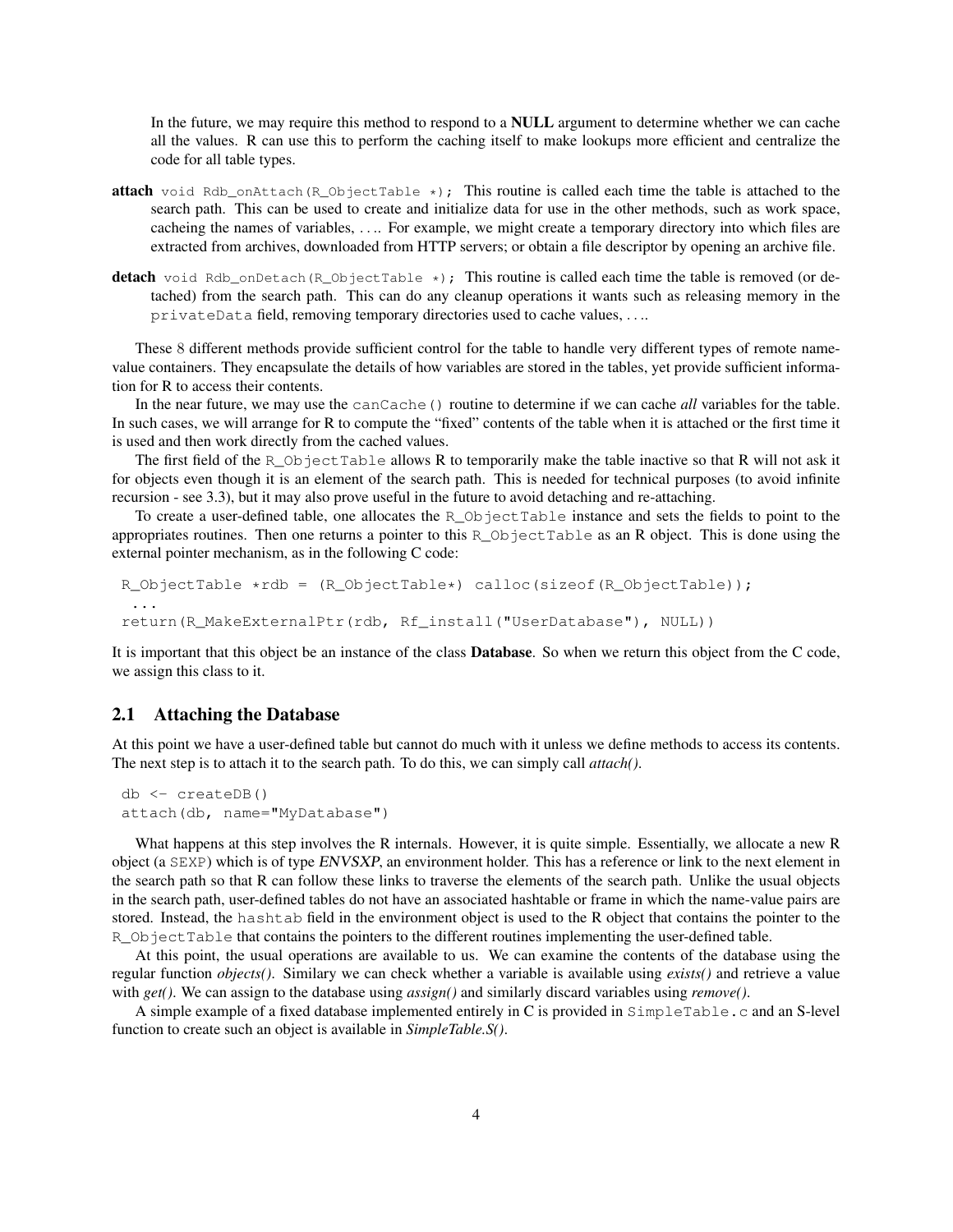```
> db <- newTable()
> attach(db, pos=3, name="simple")
attaching a simple table instance
> search()
[SimpleTable_get] Looking for search
[1] ".GlobalEnv" "tb" "simple" "Autoloads" "package:base"
> objects(3)
[1] "i" "num" "logi"
> i[SimpleTable_get] Looking for i
[1] 0 0 0
> num
[SimpleTable_get] Looking for num
[1] 0 0
> logi
[SimpleTable_get] Looking for logi
[1] FALSE FALSE FALSE FALSE FALSE
> x
[1] 1 2 3 4
> find("logi")
[SimpleTable_get] Looking for find
[SimpleTable_get] Looking for gsub
[SimpleTable_get] Looking for logical
[SimpleTable_get] Looking for vector
[SimpleTable_get] Looking for ls
[SimpleTable_get] Looking for grep
[SimpleTable_get] Looking for which
[SimpleTable_get] Looking for dim
[SimpleTable_get] Looking for is.null
[1] "simple"
```
### 3 Implementing Tables with S Code

We have described the C-level mechanism by which any user can define their own table type. One need only provide routines to implement the different methods of interest. One can use the privateData field to store data that persists across these routines. This will satisty some developers who want access at this low-level in order to connect to  $3^{rd}$ party C code and to provide highly efficient access to variables. For the rest of us, we don't relish the opportunity to program in C, but prefer to use higher level languages such as R. After all, we are adding the functionality to R, so it is likely that we would like to use R to implement the methods for the table in R itself. And there are two basic styles to do this.

### 3.1 Functions & Closures

The basic user-defined table package provides a collection of C routines that implement a table by calling the corresponding function from a list provided to it and stored in the privateData. Typically, one provides a list of functions for each of the 8 different methods in the R\_ObjectTable. Then one can attach the resulting database object. When R interacts with it, it calls these "generic" C routines that call the corresponding function. These functions are responsible for implementing the functionality of the table.

Let's consider a simple example. We will create a user-defined table which has fixed contents consisting of 3 variables. We will provide the *objects()*, *get()* and *exists()* methods. We can omit the *remove()* and *assign()* methods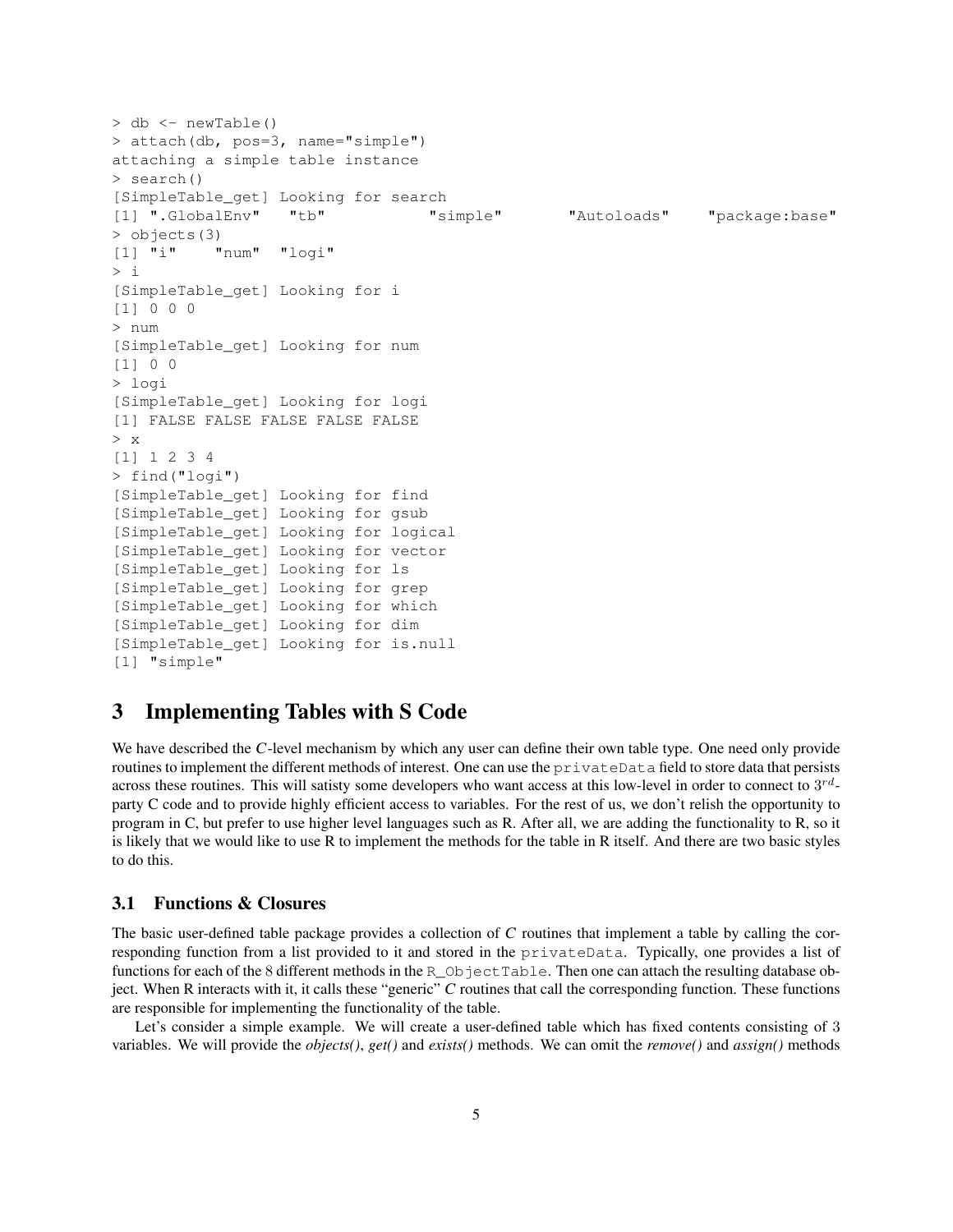since the database is fixed and read-only. For simplicity, we can also ignore the *onAttach()*, *onDetach()* and *canCache()* methods.

```
fixedTable <-
function()
{
  values \le list(x = 1:4, y = letters[1:5], cube = function(x) { x^3 })
  objects <- function() {
    names(values)
  }
  get <- function(name) {
    values[[name]]
  }
  exists <- function(name) {
    return(!is.na(match(name, names(values))))
  }
  return(list(assign=NULL,
               qet = qet,exists = exists,
               remove = NULL,objects = objects
               ))
}
(Note that the order is currently important.)
```
Now we can use this

```
> tb <- newRClosureTable(db = fixedTable())
> attach(tb, name="foo")
> objects(2)
[1] "x" "y" "cube"
> cube (3)
[1] 27
```
Using closures, as above, allows us to share variables locally between the different functions and to provide mutable state across calls to the different functions. To do this, all one needs to do is define the functions within a top-level function and return them as a list. To change the value of shared variable, use the global assign operator  $\lt\lt$ .

For technical reasons, the internal C code for these types of databases will call the exists() function when looking for an object as it is impossible for an S function to return anything other than an S object. As a result, we cannot tell the difference between a variable not having a binding and having the value NULL.

#### 3.2 S4 Methods

In the above setup, we specify the actual S functions to be called by the C routines implementing the table functionality. Another approach is to leave R to find the appropriate function when it needs it. We allow R to use its usual function lookup mechanism, namely by finding the appropriate method for the call, usually depending on the class of the database. In this approach, the developer of the user-defined doesn't have to do much to create the low-level internal R\_ObjectTable object. She can do this by calling the C routine newRFunctionTable() using the *.Call()*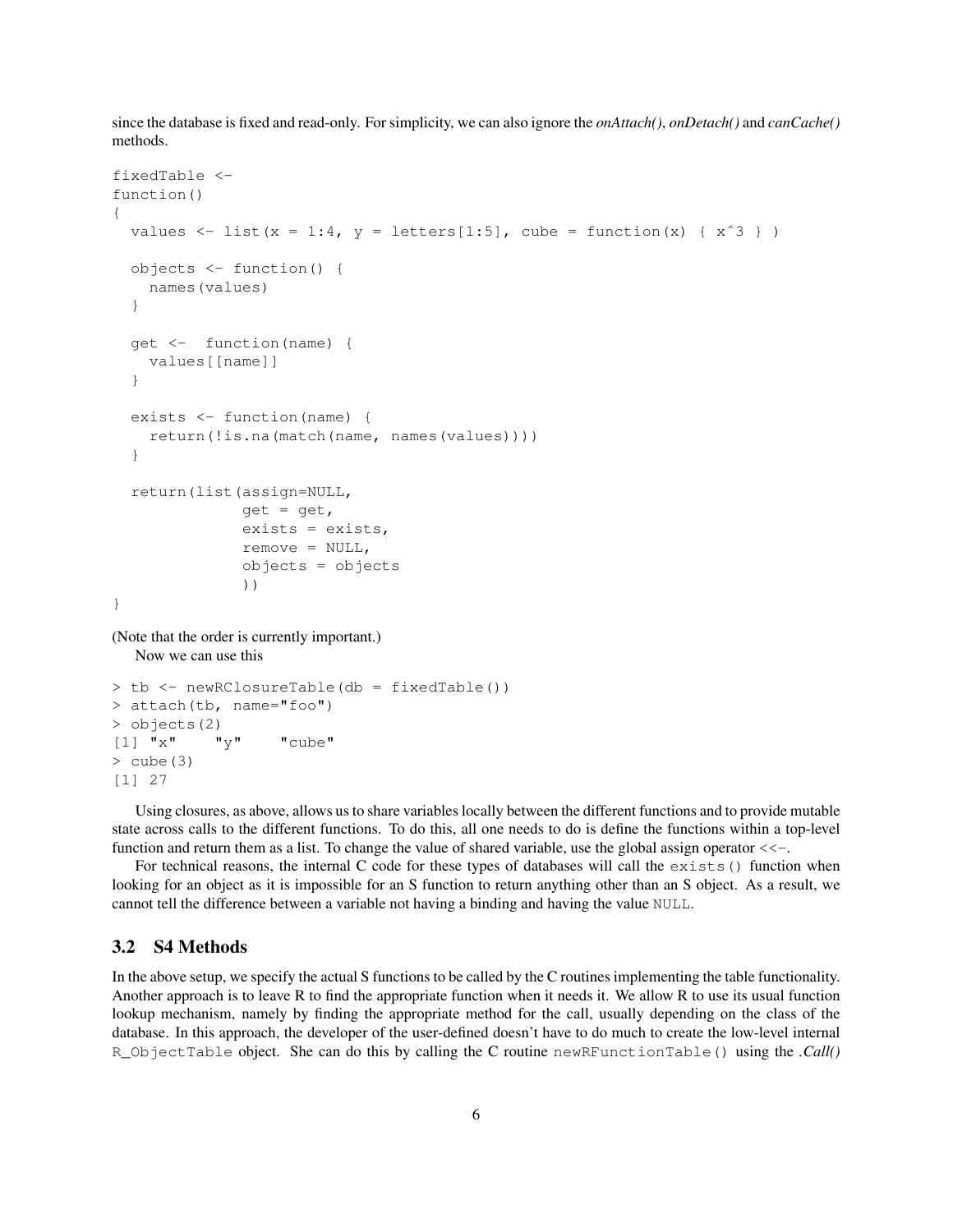mechanism. The developer creates an S object that represents the database. This is specified as the argument in the call to newRFunctionTable().

At this point, we have an attachable object. When any of the 8 different methods are called, the underlying C code will call the associated R function. For compatability with S4, these functions are named

dbexists

dbread

dbwrite

dbremove

dbobjects

dbcanCache

dbattach

#### dbdetach

These are generic functions. The developer can define methods for these functions. The first argument to each of these is the database on which the operation is called. When the internal mechanism calls these functions, it does so by passing the database object used in the call to newRFunctionTable().

The file TarTable.S provides (S3-style) methods for a table that use a tar file to store regular objects created using *save()*, and desrializes them using *load()* after extracting them from the tar file. One can create an example tar file using the command

make Data1.tar.gz

Then we can attach this archive file and access its entries as regular R variables.

> db <- tarObjectTable("Data.tar") > db1 <- newRFunctionTable(db) > attach(db1)

We can now use the usual tools to access the variables.

```
> objects(2)
[1] "a" "b" "d"
> a[1] 1 2 3 4 5 6 7 8 9 10
> a
Cached value from tar file
[1] 1 2 3 4 5 6 7 8 9 10
> qet("b")
[1] "a" "b" "c" "d"
> qet("d", pos=2)
 [1] -1.12010933 -0.32923339 0.27270609 0.47075837 -2.96734931 -0.04350143
 [7] -0.23723288 2.38727637 0.59666549 1.10805966
```
### 3.3 Restrictions on using S code

The ability to use S functions (or closures) to implement a user-defined table type makes it easy to experiment with different interfaces and approaches. There is however one minor restriction for tables implement with S functions. Specifically, the S code used to implement the different methods cannot refer to objects – either functions or any other type of data – that are located in that table. In practice, this is almost never an issue and so is not a practical restriction.

What is that we mean by saying that code used to implement a table cannot refer to objects on that table? Let's look at a potential example. Suppose we implement the *get()* method for the table with code something like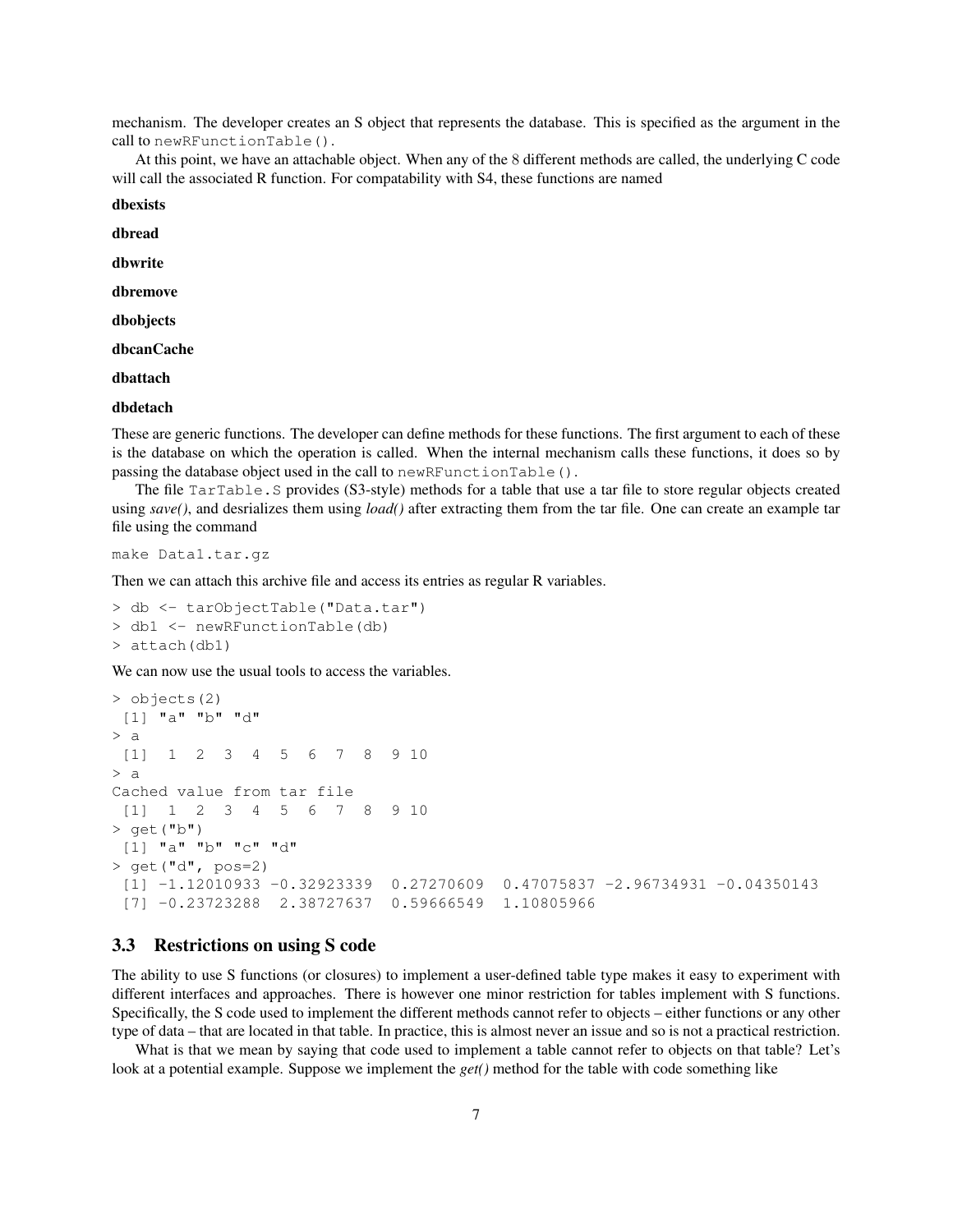```
tarGet <-
function(name, db)
{
  getTarFile(name, db$fileName)
}
```
and *getTarFile()* is a function that extracts the specified entry from the target archive file. Then when we evaluate the call

```
get("foo", tarDB)
```
R will eventually call the *tarGet()* function above. When it evaluates the body of that function, it will search for the function *getTarFile()*. If that function is a variable in the table *tarDB*, R will attempt to retrieve it using the get() method for the user-defined table. Hence, we will end up calling *tarGet()* and we will start the cycle again, looking for *getTarFile()*, and so on.

What we do to solve this problem is to temporarily make the user-defined table inactive during the evaluate of the internal get() method. In this way, when we look for the *getTarFile()* function, we will not find it in the user-defined table and nor will we look for it there. Hence we will avoid the infinite recursion.

Why is this restriction not important? In general, we will store data in these tables and we can think of the tables as providing access to different locations. In this view, the functionality to implement the table is not an element in the table, but provided by a package that is attached earlier in the R session. For example, suppose we have two instances of the "tar" table and attach them both. Why would we have the function *getTarFile()* in both tables rather than a single version of it in a package. This aids the separation of the functionality to manipulate the contents of an archive from the ability to attach it to R's search path.

Relying on a function being available on the database implemented using that function can be very dangerous. If the order in which the contents are accessed is not exactly as the developer predicts, it is possible that one will not be able to use the table and access its contents. So such dependencies are typically not part of a good design model.

There are occassions where it is convenient to separate functionality used by two or more of the methods used to implement a table's methods and not to create a separate package. In these cases, one might naturally want to have the function in the table itself. However, there is a natural way around this in R. One can use closures to share variables, including functions, between different functions. Let's consider an example in which the *get()* and *remove()* method both call a filter to transform the S name of a variable to an internal form (such as mapping it to a file name or column name in an SQL database).

```
dbget <- function(name, db) {
   load(filter(name, db))
}
dbremove \leq function (name, db) {
   file.remove(filter(name, db))
}
```
Where is the filter function defined? By defining these *dbget()* and *dbremove()* functions within an other function, the bodies of these functions have access to other variables defined within that outer function. In other words, we can define the following function generator.

```
filteredDBHandlers <- function() {
   filter <- function(name, db) {
     gsub("\\\.", "_", name)
   }
   dbget <- function(name, db) {
      load(filter(name, db))
   }
```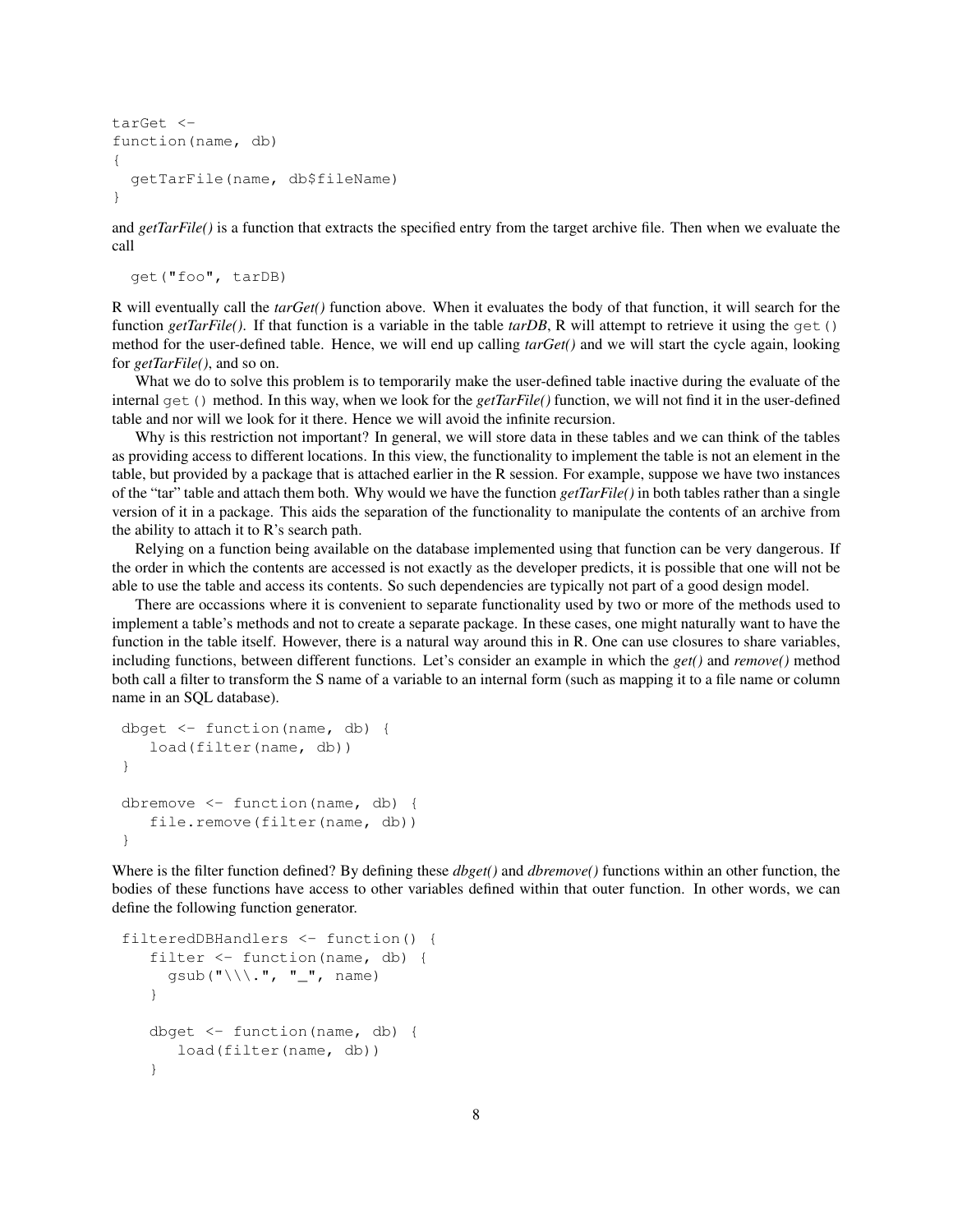```
dbremove <- function(name, db) {
      file.remove(filter(name, db))
   }
   return(list(get=dbget, remove=dbremove, ..... ))
}
```
(where the . . . indicate the other methods for a table). Then, we can use the different functions returned as elements in the list from this function to specify the different table methods. For example,

```
db <- newRClosureTable(filteredDBHandlers)
class(db) <- c("FilteredDatabase", "Database")
```
When R performs the lookup for the *filter()* function when evaluating the bodies of either the *dbget()* or *dbremove()* functions, it does this in a slightly different way. It looks in the nested environments of the function being called (i.e. *dbget()* and *dbremove()*) and searches these environments for the variables. Hence it will find the *filter()* within the containing (or parent) environment of each of these functions. This will avoid the need to do the lookup in the userdefined table itself.

In general, closures are very useful for user-defined tables. First, they allow the hiding of utility functions. More importantly, they provide a mechanism for storing data that changes across calls to the different methods of a userdefined table. In other words, they offer mutability. See the example in RClosureTable.S for how this can be used.

## 4 Extensions

- Speed is an issue when one changes the way that variables are accessed by the interpreter. There is a significant danger of degrading performance even if the user-level tables are not activated. Simple measurements taken from running 'make check' for R suggest that there is no difference in run-time.
- Caching is used in R. When a table is attached, we discard any value in the central cache that has a binding in the newly attached table. For fixed tables, this leads to a well-defined and correct operation. For a table whose contents are dynamic and asynchronously modified, the semantics are not the same. A simple example shows the problem. Suppose we have cached the variable *x* in the global cache. Then we attach a table that does not have such an entry. Then we look for the variable *x*. We will find the cached value. However, in the intervening time, the contents of the database might have changed and may have an entry for *x*. So in this case, we will get the wrong value. To be absolutely exact, we may have to flush the entire cache. Alternatively, we might want to allow the code for the table itself to provide a list of all possible variables and flush these if they exist. Such a list will not be meaningful in most situations.
- In the future, we would like to add the ability to look for objects of a certain type. For example, if we are looking for a function named  $c()$ , then we want to allow tables which are known not to contain functions to decline without any expense. This arises for example if we had a database table attached with a column named *c*. We would perform the remote query to get the values, convert them to an R object, and then return it only to discover that it was not of interest.
- It will be difficult but desirable to allow user-defined tables to be attached at position 1 of the search path. The semantics of existing computations may not permit this, but it is worth looking at. The primary motivation is to allow the default assignments go to a directory-based table so that top-level assignments are committed immediately to a persistent form. This would be helpful to avoid losing data when crashes occur. This might be feasible by changing the default assignment database rather than requiring the more general attachment at position 1.